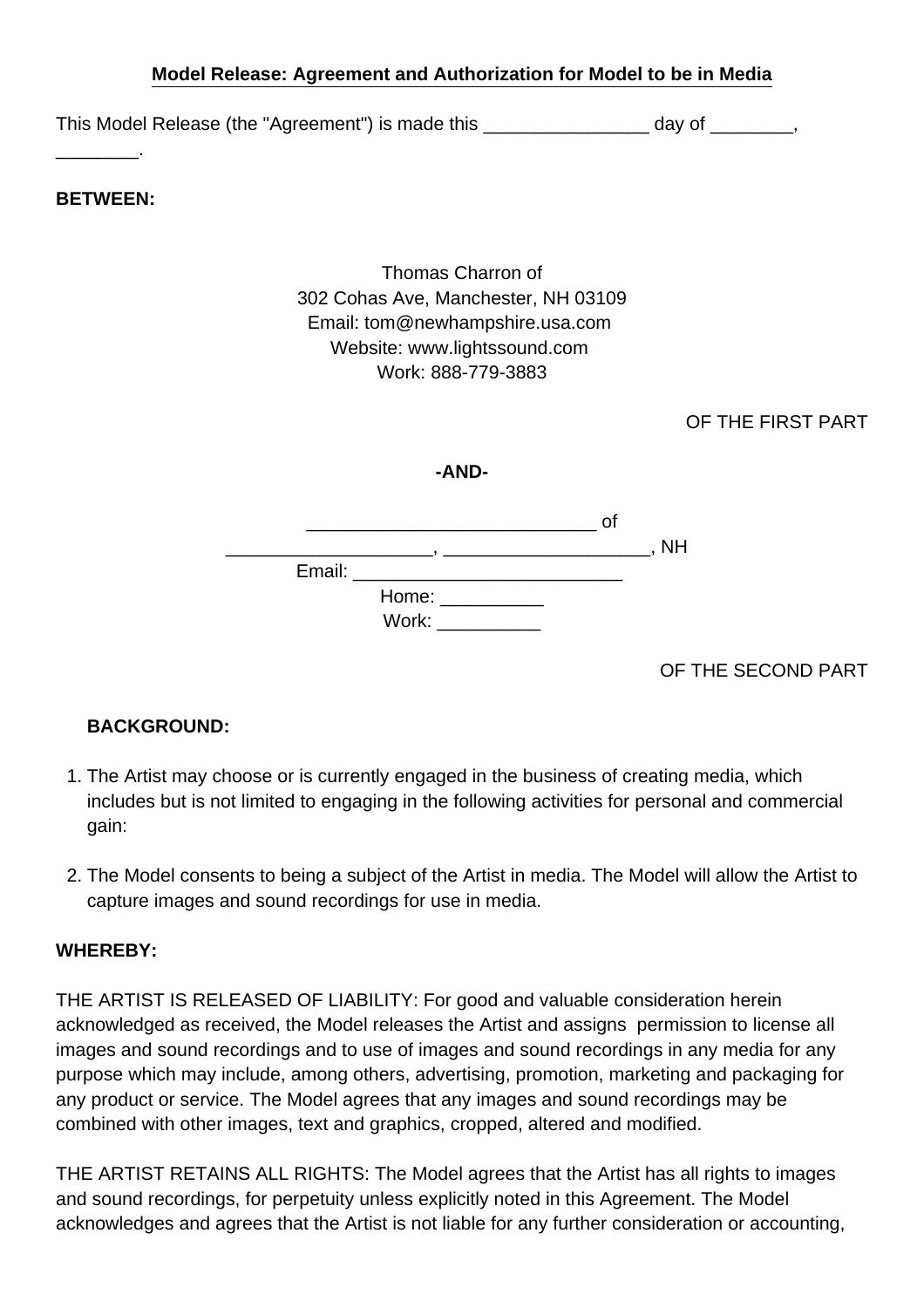and further claims for any reason.

DURATION OF AGREEMENT: The Model acknowledges and agrees that this Agreement is binding on all heirs and assigns. The Model acknowledges and agrees that this Agreement is irrevocable, worldwide and perpetual, and will be governed by the laws of The State of New Hampshire, excluding the law of conflicts.

No compensation will be provided for the use of my image.

In witness whereof, the Model has executed this release at Concord, NH, Merrimack County on the date above.

This Agreement contains the entire agreement between the parties to this release and the terms of this Agreement are contractual and not a mere recital.

This Agreement will be construed in accordance with and governed by the laws of The State of New Hampshire

**Signature** 

\_\_\_\_\_\_\_\_\_\_\_\_\_\_\_\_\_\_\_\_\_\_\_\_\_\_

Model's Name (print)

\_\_\_\_\_\_\_\_\_\_\_\_\_\_\_\_\_\_\_\_\_\_\_\_\_\_\_\_\_